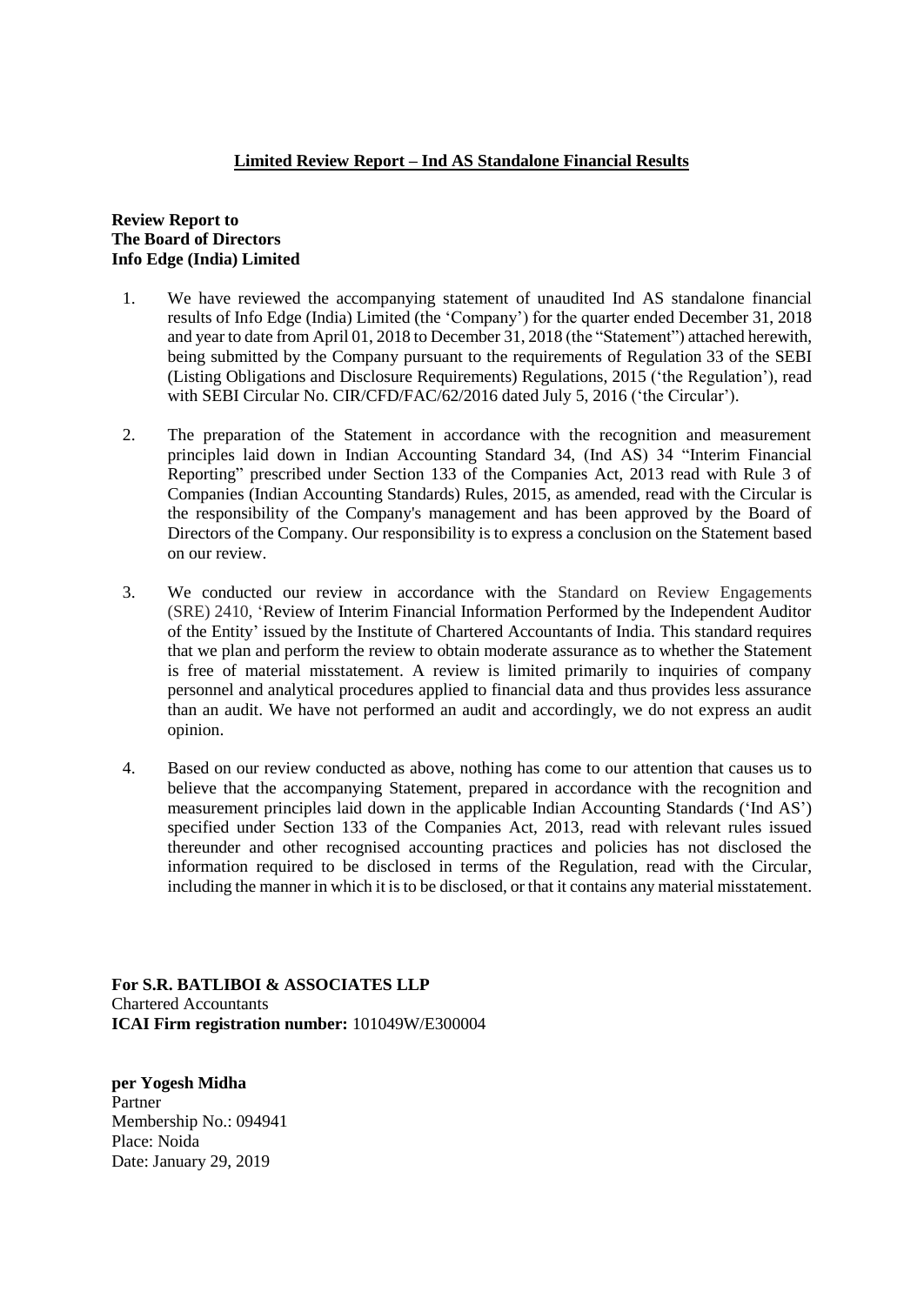| <b>Info Edge (India) Limited</b>                                                                                                                                                                                                    |                                                        |                                                        |                                                                              |                                                            |                                                          |                                                            |  |
|-------------------------------------------------------------------------------------------------------------------------------------------------------------------------------------------------------------------------------------|--------------------------------------------------------|--------------------------------------------------------|------------------------------------------------------------------------------|------------------------------------------------------------|----------------------------------------------------------|------------------------------------------------------------|--|
| Regd. Office : Ground Floor, GF-12A, 94, Meghdoot Building, Nehru Place, New Delhi - 110019                                                                                                                                         |                                                        |                                                        |                                                                              |                                                            |                                                          |                                                            |  |
| CIN: L74899DL1995PLC068021, Tel no.: 0120-3082000, Fax: 0120-3082095, URL: www.infoedge.in, Email: investors@naukri.com<br>STATEMENT OF STANDALONE UNAUDITED RESULTS FOR THE QUARTER AND NINE MONTHS PERIOD ENDED DECEMBER 31, 2018 |                                                        |                                                        |                                                                              |                                                            |                                                          |                                                            |  |
| <b>PART I</b><br>Amount in ₹(Mn)                                                                                                                                                                                                    |                                                        |                                                        |                                                                              |                                                            |                                                          |                                                            |  |
|                                                                                                                                                                                                                                     |                                                        |                                                        |                                                                              |                                                            |                                                          |                                                            |  |
| <b>Particulars</b>                                                                                                                                                                                                                  | 3 months ended<br>31/12/2018                           | Preceding 3<br>months ended<br>30/09/2018              | <b>Corresponding 3</b><br>months ended in<br>the previous year<br>31/12/2017 | 9 months ended<br>31/12/2018                               | 9 months ended<br>31/12/2017                             | Previous year<br>ended<br>31/03/2018                       |  |
|                                                                                                                                                                                                                                     | (Unaudited)                                            | (Unaudited)                                            | (Unaudited)                                                                  | (Unaudited)                                                | (Unaudited)                                              | (Audited)                                                  |  |
| 1. Income<br>Revenue from operations<br>Other income<br><b>Total Income</b>                                                                                                                                                         | 2,810.62<br>295.98<br>3,106.60                         | 2,650.11<br>274.9<br>2,925.02                          | 2,271.60<br>219.89<br>2,491.49                                               | 8,056.05<br>807.21<br>8,863.26                             | 6,748.31<br>745.61<br>7,493.92                           | 9,154.91<br>970.88<br>10,125.79                            |  |
| 2. Expenses:                                                                                                                                                                                                                        |                                                        |                                                        |                                                                              |                                                            |                                                          |                                                            |  |
| a) Employee benefits expense (Refer Note no. 5)<br>b) Finance costs<br>c) Network, internet and other direct charges<br>d) Advertising and promotion cost<br>e) Depreciation and amortisation expense<br>f) Other expenses          | 1,150.96<br>0.24<br>70.67<br>502.97<br>49.86<br>253.09 | 1,117.69<br>0.22<br>52.02<br>403.64<br>52.14<br>251.62 | 954.16<br>0.21<br>37.46<br>255.52<br>52.52<br>236.03                         | 3,374.56<br>0.64<br>165.53<br>1,282.98<br>155.06<br>732.29 | 2,882.86<br>0.66<br>101.95<br>685.38<br>159.98<br>698.34 | 3,930.57<br>0.84<br>143.19<br>1,163.69<br>215.49<br>944.31 |  |
| <b>Total expenses</b>                                                                                                                                                                                                               | 2,027.79                                               | 1,877.33                                               | 1,535.90                                                                     | 5,711.06                                                   | 4,529.17                                                 | 6,398.09                                                   |  |
|                                                                                                                                                                                                                                     |                                                        |                                                        |                                                                              |                                                            |                                                          |                                                            |  |
| 3. Profit before exceptional items and tax (1-2)                                                                                                                                                                                    | 1,078.81                                               | 1,047.69                                               | 955.59                                                                       | 3,152.20                                                   | 2,964.75                                                 | 3,727.70                                                   |  |
| 4. Exceptional items (Refer Note no. 6)                                                                                                                                                                                             |                                                        |                                                        | 169.19                                                                       | 159.66                                                     | 210.03                                                   | 913.37                                                     |  |
| 5. Profit before tax (3-4)                                                                                                                                                                                                          | 1,078.81                                               | 1,047.69                                               | 786.40                                                                       | 2,992.54                                                   | 2,754.72                                                 | 2,814.33                                                   |  |
| 6. Tax expense<br>(a) Current Tax<br>(b) Deferred tax                                                                                                                                                                               | 358.52<br>(22.76)                                      | 265.49<br>1.32                                         | 265.14<br>(12.23)                                                            | 901.37<br>(62.74)                                          | 887.02<br>(93.55)                                        | 1,054.08<br>(63.42)                                        |  |
| 7. Net Profit/(Loss) for the period (5-6)                                                                                                                                                                                           | 743.05                                                 | 780.88                                                 | 533.49                                                                       | 2,153.91                                                   | 1,961.25                                                 | 1,823.67                                                   |  |
| 8. Other comprehensive income, net of income tax<br>Items that will not be reclassified to profit or loss-<br>(a) Remeasurement of post employment benefit obligation<br>(b) Income tax relating to above                           | (25.35)<br>8.86                                        | 6.55<br>(2.29)                                         | 0.25<br>(0.09)                                                               | (28.19)<br>9.85                                            | (2.89)<br>1.00                                           | (2.42)<br>0.84                                             |  |
| Total other comprehensive income, net of income tax                                                                                                                                                                                 | (16.49)                                                | 4.26                                                   | 0.16                                                                         | (18.34)                                                    | (1.89)                                                   | (1.58)                                                     |  |
| 9. Total comprehensive income for the period $(7+8)$                                                                                                                                                                                | 726.56                                                 | 785.14                                                 | 533.65                                                                       | 2,135.57                                                   | 1,959.36                                                 | 1,822.09                                                   |  |
| 10. Paid-up equity share capital<br>(Face value of ₹10 per share)                                                                                                                                                                   | 1,221.16                                               | 1,219.16                                               | 1,215.16                                                                     | 1,221.16                                                   | 1,215.16                                                 | 1,217.66                                                   |  |
| 11. Other Equity                                                                                                                                                                                                                    |                                                        |                                                        |                                                                              |                                                            |                                                          | 19,858.57                                                  |  |
| 12. Earning per share (of ₹10 each) (not annualised)<br>(a) Basic<br>(b) Diluted                                                                                                                                                    | 6.10<br>6.06                                           | 6.41<br>6.36                                           | 4.39<br>4.34                                                                 | 17.70<br>17.58                                             | 16.17<br>15.98                                           | 15.04<br>14.92                                             |  |

| Part II. Reporting of Segment wise Revenue, Results , Assets & Liabilities |                              |                                           |                                                                              |                              |                              | Amount in ₹(Mn)                      |
|----------------------------------------------------------------------------|------------------------------|-------------------------------------------|------------------------------------------------------------------------------|------------------------------|------------------------------|--------------------------------------|
|                                                                            |                              |                                           |                                                                              |                              |                              |                                      |
|                                                                            | 3 months ended<br>31/12/2018 | Preceding 3<br>months ended<br>30/09/2018 | <b>Corresponding 3</b><br>months ended in<br>the previous year<br>31/12/2017 | 9 months ended<br>31/12/2018 | 9 months ended<br>31/12/2017 | Previous year<br>ended<br>31/03/2018 |
|                                                                            | (Unaudited)                  | (Unaudited)                               | (Unaudited)                                                                  | (Unaudited)                  | (Unaudited)                  | (Audited)                            |
| A - Segment Revenue:                                                       |                              |                                           |                                                                              |                              |                              |                                      |
| <b>Recruitment Solutions</b>                                               | 2.036.71                     | 1.907.25                                  | 1.690.23                                                                     | 5.784.95                     | 4,935.70                     | 6.687.52                             |
| 99acres for real estate                                                    | 504.41                       | 451.88                                    | 341.29                                                                       | 1,375.55                     | 981.46                       | 1,354.33                             |
| Others                                                                     | 269.50                       | 290.98                                    | 240.08                                                                       | 895.55                       | 831.15                       | 1,113,06                             |
| <b>Total Net Sales/Income from Operations</b>                              | 2,810.62                     | 2,650.11                                  | 2,271.60                                                                     | 8,056.05                     | 6,748.31                     | 9,154.91                             |
| B - Segment Results (Profit/(Loss) before tax:                             |                              |                                           |                                                                              |                              |                              |                                      |
| Recruitment Solutions*                                                     | 1.090.76                     | 1.012.80                                  | 946.06                                                                       | 3.123.99                     | 2,752.06                     | 3.660.28                             |
| 99acres*                                                                   | (45.05)                      | (59.14)                                   | (89.35)                                                                      | (232.83)                     | (211.10)                     | (360.18)                             |
| Others                                                                     | (185.26)                     | (83.81)                                   | (61.31)                                                                      | (303.30)                     | (128.25)                     | (247.84)                             |
| <b>Total</b>                                                               | 860.45                       | 869.85                                    | 795.40                                                                       | 2,587.86                     | 2,412.71                     | 3,052.26                             |
| Less: unallocable expenses                                                 | (77.62)                      | (97.07)                                   | (59.70)                                                                      | (242.87)                     | (193.57)                     | (295.44)                             |
| Add: Unallocated Income (Other Income)                                     | 295.98                       | 274.91                                    | 219.89                                                                       | 807.21                       | 745.61                       | 970.88                               |
| Add/(Less): Exceptional Item - Income/(Loss)                               |                              |                                           | (169.19)                                                                     | (159.66)                     | (210.03)                     | (913.37)                             |
| <b>Profit Before Tax</b>                                                   | 1,078.81                     | 1,047.69                                  | 786.40                                                                       | 2,992.54                     | 2,754.72                     | 2,814.33                             |
| <b>C</b> -Segment Assets                                                   |                              |                                           |                                                                              |                              |                              |                                      |
| <b>Recruitment Solutions</b>                                               | 495.19                       | 539.81                                    | 496.24                                                                       | 495.19                       | 496.24                       | 589.58                               |
| 99acres                                                                    | 223.64                       | 233.35                                    | 193.21                                                                       | 223.64                       | 193.21                       | 283.37                               |
| Others                                                                     | 92.61                        | 96.23                                     | 96.64                                                                        | 92.61                        | 96.64                        | 107.81                               |
| <b>Jnallocated</b>                                                         | 27,229.13                    | 26.716.73                                 | 24,963.58                                                                    | 27,229.13                    | 24,963.58                    | 25,297.13                            |
| <b>Total</b>                                                               | 28,040.57                    | 27,586.12                                 | 25,749.67                                                                    | 28,040.57                    | 25,749.67                    | 26,277.89                            |
| <b>D</b> -Segment Liabilities                                              |                              |                                           |                                                                              |                              |                              |                                      |
| <b>Recruitment Solutions</b>                                               | 3,405.78                     | 3.464.61                                  | 2.832.36                                                                     | 3,405.78                     | 2,832.36                     | 3,336.95                             |
| 99acres                                                                    | 1.107.46                     | 1.063.32                                  | 828.98                                                                       | 1.107.46                     | 828.98                       | 1.086.10                             |
| Others                                                                     | 633.71                       | 598.13                                    | 571.90                                                                       | 633.71                       | 571.90                       | 623.93                               |
| <b>Jnallocated</b>                                                         | 147.98                       | 118.85                                    | 104.14                                                                       | 147.98                       | 104.14                       | 156.45                               |
| Total                                                                      | 5,294.93                     | 5,244.91                                  | 4,337.38                                                                     | 5,294.93                     | 4,337,38                     | 5,203,43                             |
|                                                                            |                              |                                           |                                                                              |                              |                              |                                      |

\*results for period ended December 31, 2018 includes provisions write back of ₹ 9.03 Mn & ₹ 9.29 Mn(previous period ended December 31, 2017 ₹39.36 Mn & ₹32.43) for recruitment solutions and 99acres espectively.

**Business segments** : The Company is primarily in the business of internet based service delivery operating princome in four services related por services in respective verticals namely recultment respective officer such a